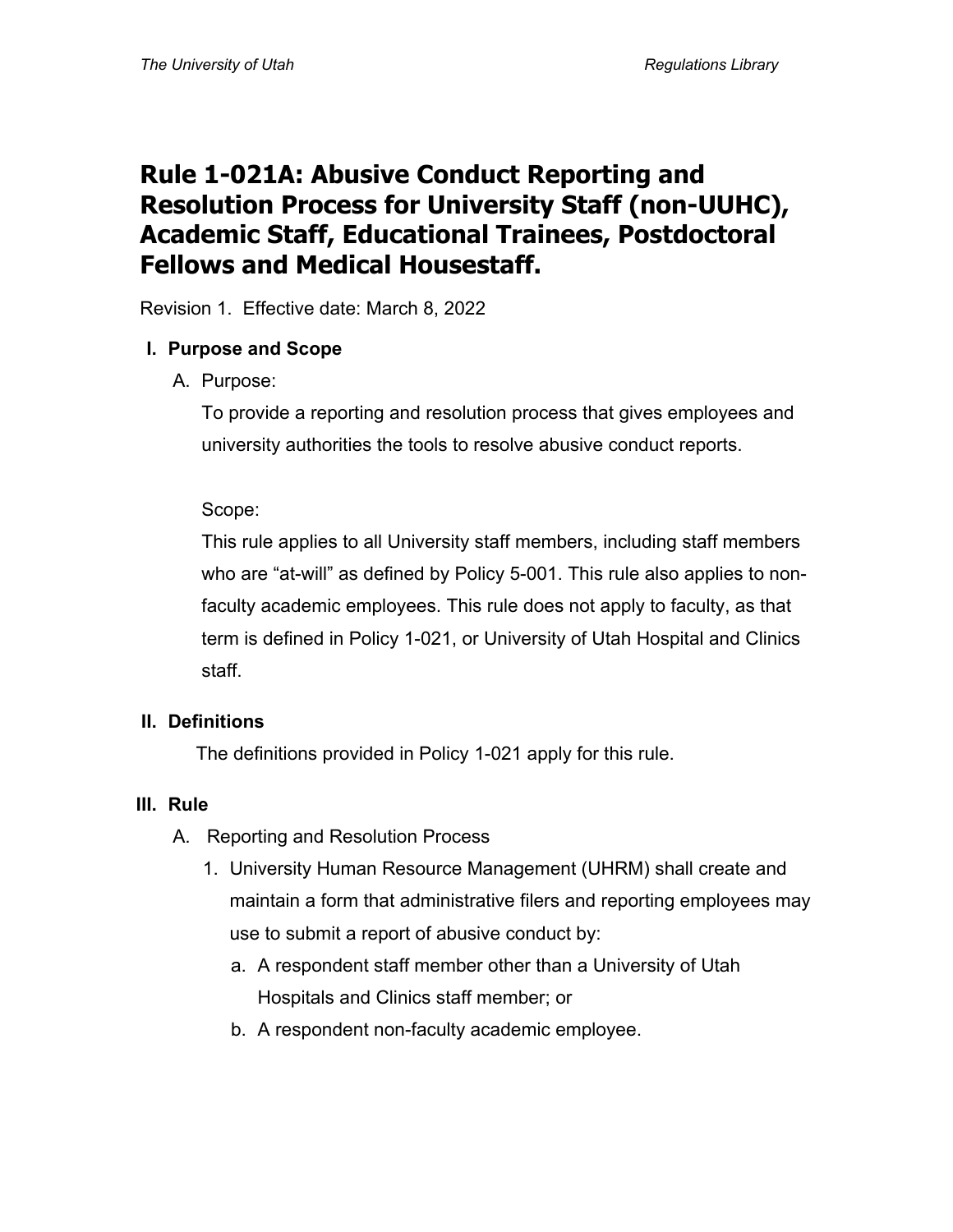- 2. Reporting employee or administrative filer completes the Abusive Conduct Reporting Form.
	- a. A reporting employee or administrative filer may consult with UHRM regarding actions that constitute abusive conduct and the reporting and resolution process, before completing the Abusive Conduct Reporting Form.
	- b. UHRM will conduct an initial review of the report filed, which may include an initial interview with the reporting employee or administrative filer.
- 3. After conducting an initial review, UHRM may do one or more of the following:
	- a. Refer the report to the appropriate University authority for resolution.
		- i. Resolution may be informal such as, mediation, coaching, or other resolution resources, or resolution may be formal such as implementation of corrective and disciplinary actions. Egregious behavior will be resolved in accordance with Rule R5-111C-Egregious Behavior.
		- ii. Upon receipt of a referral, the University authority should determine a resolution within ten (10) working days. This will be the final decision, and the matter will be considered closed. A notice will be sent to the reporting employee and the respondent if a report cannot be resolved within 10 working days. The University authority shall report the resolution to UHRM.
	- b. Decline to refer the report to the University Authority because the alleged actions do not meet the definition of abusive conduct.
	- c. If the report describes a responding employee who is not subject to this rule, refer the report to: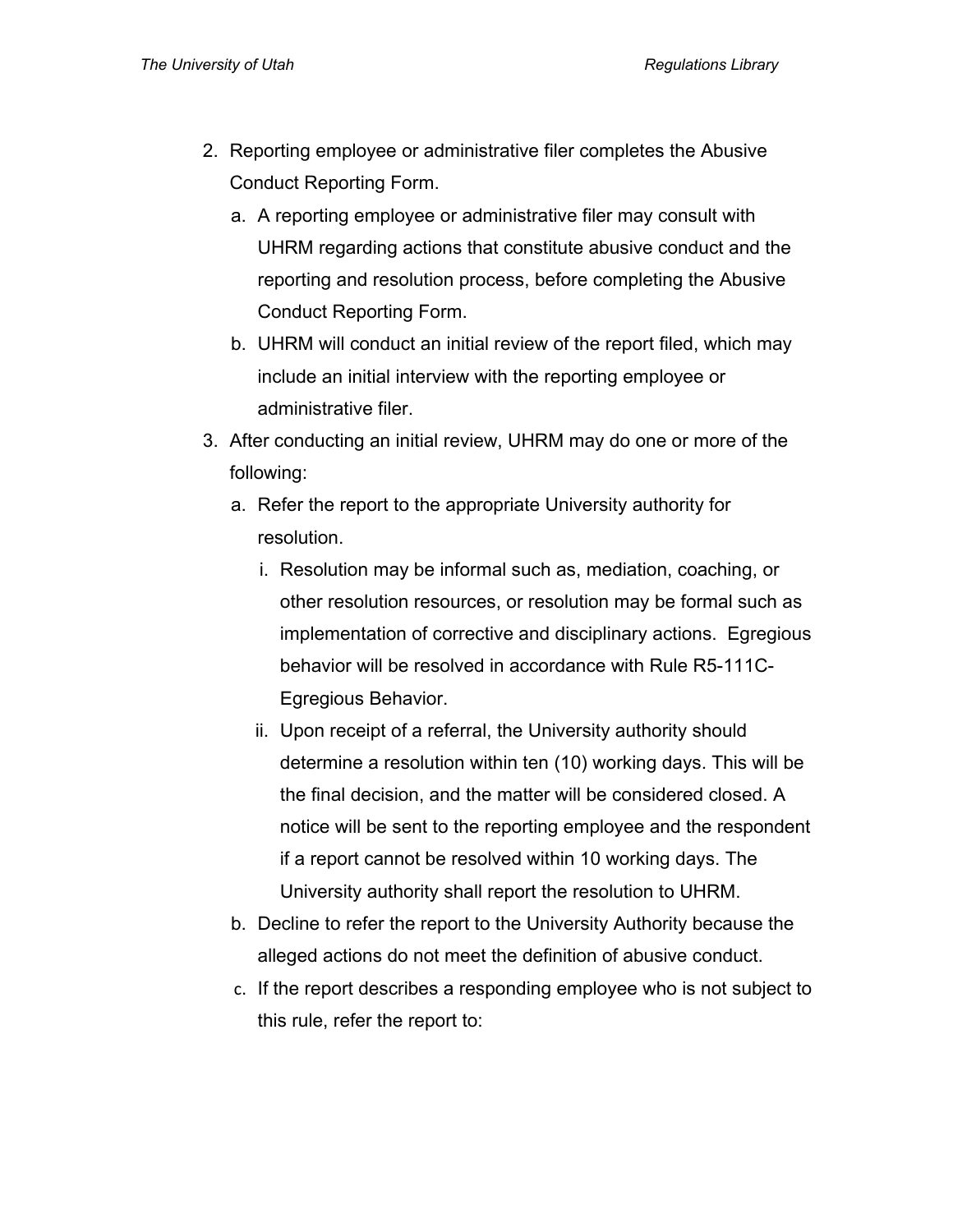- i. University of Utah Hospitals and Clinics Human Resource Management if the responding employee is a University of Utah Hospitals and Clinics staff member; or
- ii. the cognizant senior vice president, or the cognizant senior vice president's designee, if the responding employee is a faculty member.
- d. Refer reporting employee and case to the Title IX/OEO Office in cases of discrimination or harassment.
	- i. If taken for investigation, referral will follow OEO/AA process described in Policy 1-012.
- e. Refer the reporting employee and case to the University Safety Department in cases of violence or the threat of violence.

*[Note: Parts IV-VII of this Regulation (and all other University Regulations) are Regulations Resource Information – the contents of which are not approved by the Academic Senate or Board of Trustees, and are to be updated from time to time as determined appropriate by the cognizant Policy Officer and the Institutional Policy Committee, as per Policy 1-001 and Rule 1-001.]*

# **IV. Policies, Rules, Procedures, Guidelines, Forms and other Related Resources**

- A. Policy/Rules.
	- 1. Policy 1-021: Abusive Conduct
	- 2. R1-021-B Abusive Conduct Reporting and Resolution Process for UUHC Staff.
	- 3. R1-021-C Abusive Conduct Reporting and Resolution Process for University Faculty.
- B. Procedures.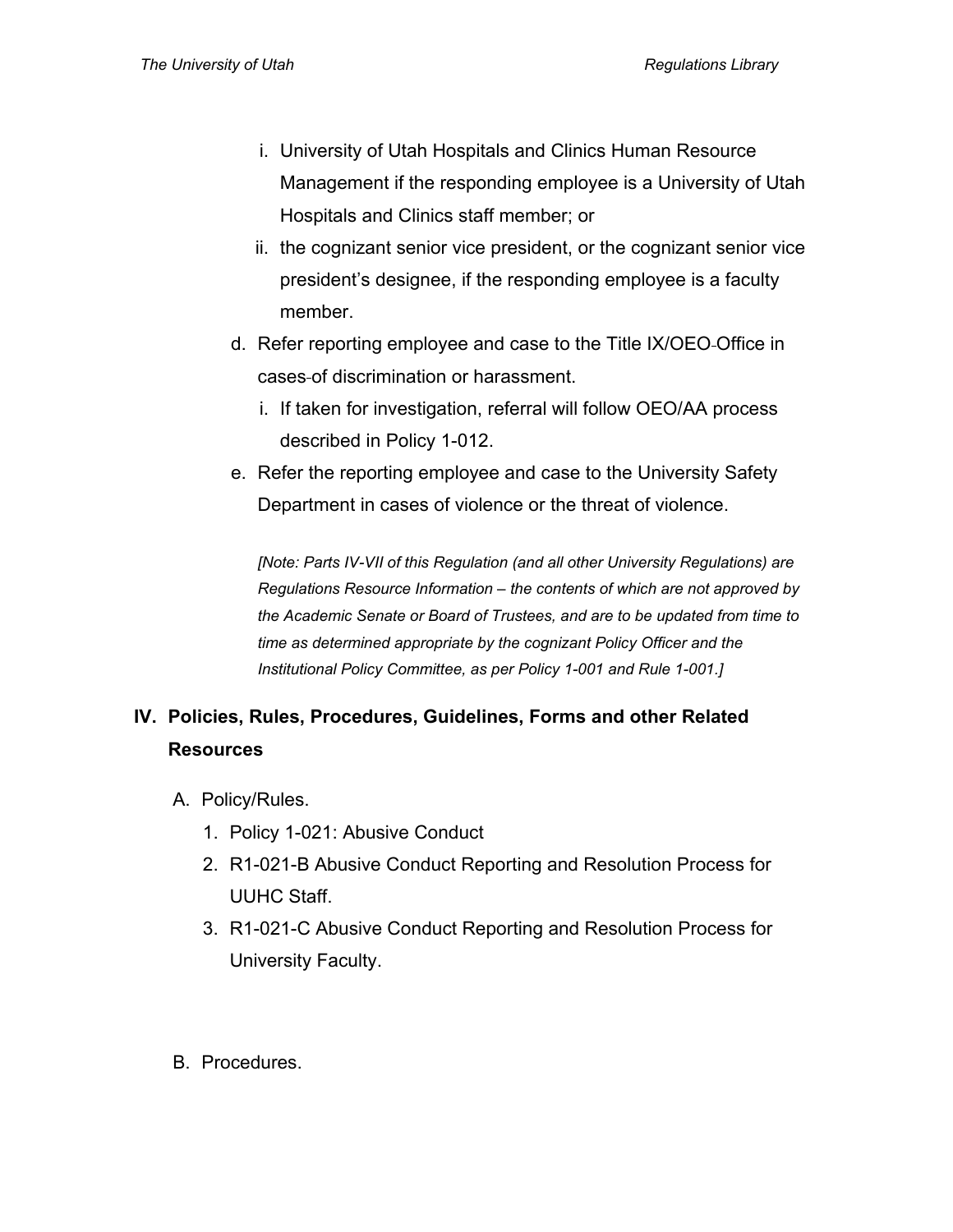[reserved]

C. Guidelines.

[reserved]

D. Forms.

[reserved]

E. Other related resource materials.

[reserved]

#### **V. References**

Utah Code Section 67-26-203

Utah System of Higher Education (formerly Utah Board of Regents) Rule R831

School of Medicine Professional Conduct Policy for Faculty Professional Conduct of University of Utah Health Medical Providers Ethical Standards and Code of Conduct Handbook

Policy 5-001: Personnel Definitions

Policy 5-106: Equal Opportunity and Nondiscrimination in Employment

Policy 5-111: Corrective Actions and Termination Policy for Staff

Policy 5-205: Code of Conduct for Staff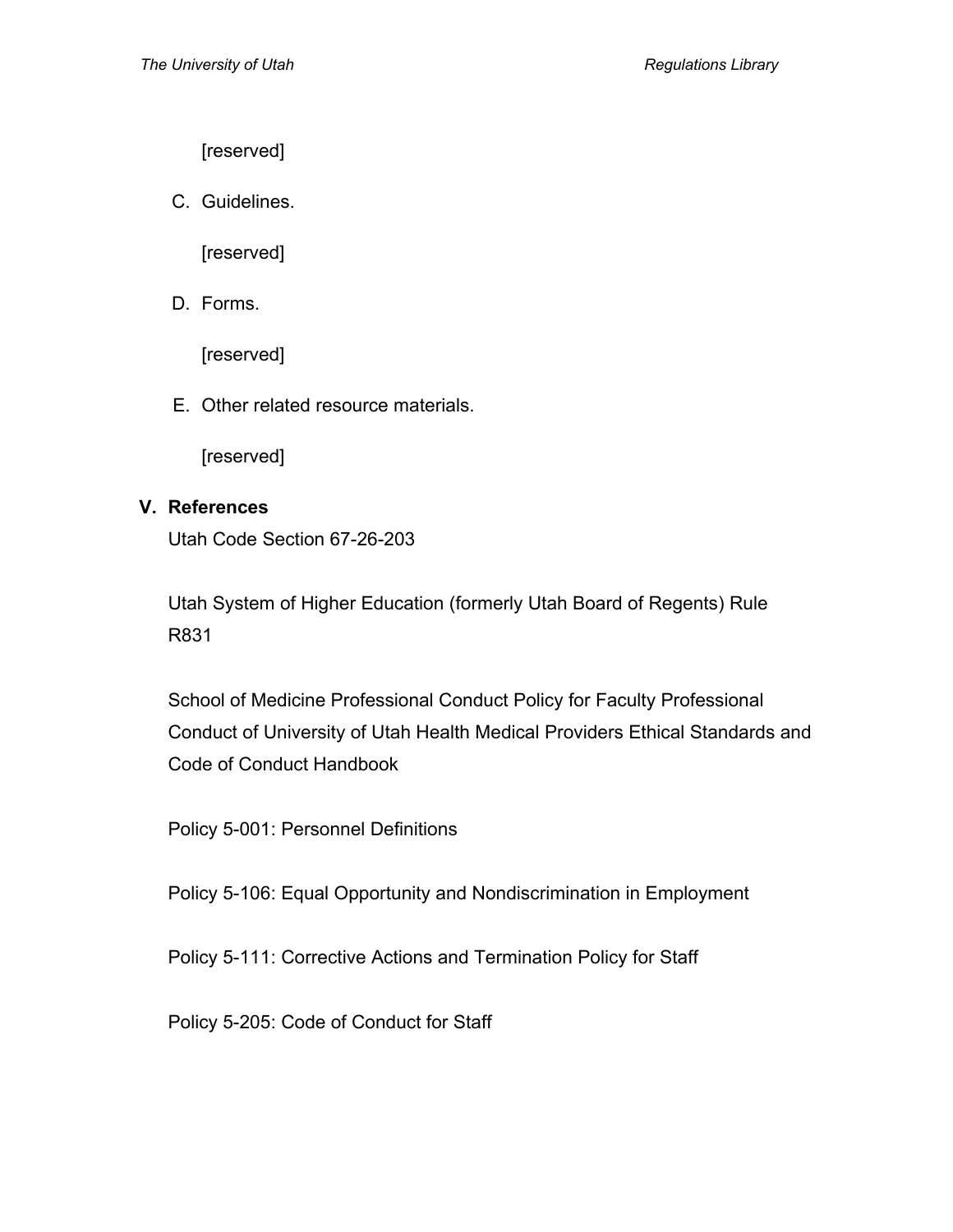Policy 1-012: University Non-discrimination Policy

Policy 6-309: Academic Staff, Educational Trainees, Postdoctoral Fellows and Medical Housestaff

Policy 6-316: Code of Faculty Rights and Responsibilities

#### **VI. Contacts**

The designated contact officials for this Regulation are:

- A. Policy Owner (primary contact person for questions and advice): Director of Employee Relations
- B. Policy Officer: Chief Human Resources Officer

These officials are designated by the University President or delegee,

with assistance of the Institutional Policy Committee, to have the following

roles and authority, as provide in University Rule 1-001:

*"A 'Policy Officer' will be assigned by the President for each University Policy, and will typically be someone at the executive level of the University (i.e., the President and Cabinet Officers). The assigned Policy Officer is authorized to allow exceptions to the Policy in appropriate cases…"*

*"The Policy Officer will identify an 'Owner' for each Policy. The Policy Owner is an expert on the Policy topic who may respond to questions about, and provide interpretation of the policy; and will typically be someone reporting to an executive level position (as defined above), but may be any other person to who the President or a Vice President has delegated such authority for a specified area of University operations. The Owner has primary responsibility for maintaining the relevant portions of the Regulations Library… [and] bears the responsibility for determining – requirements of particular Policies…."*  University Rule 1-001-III-B & E

#### **VII. History**

Renumbering